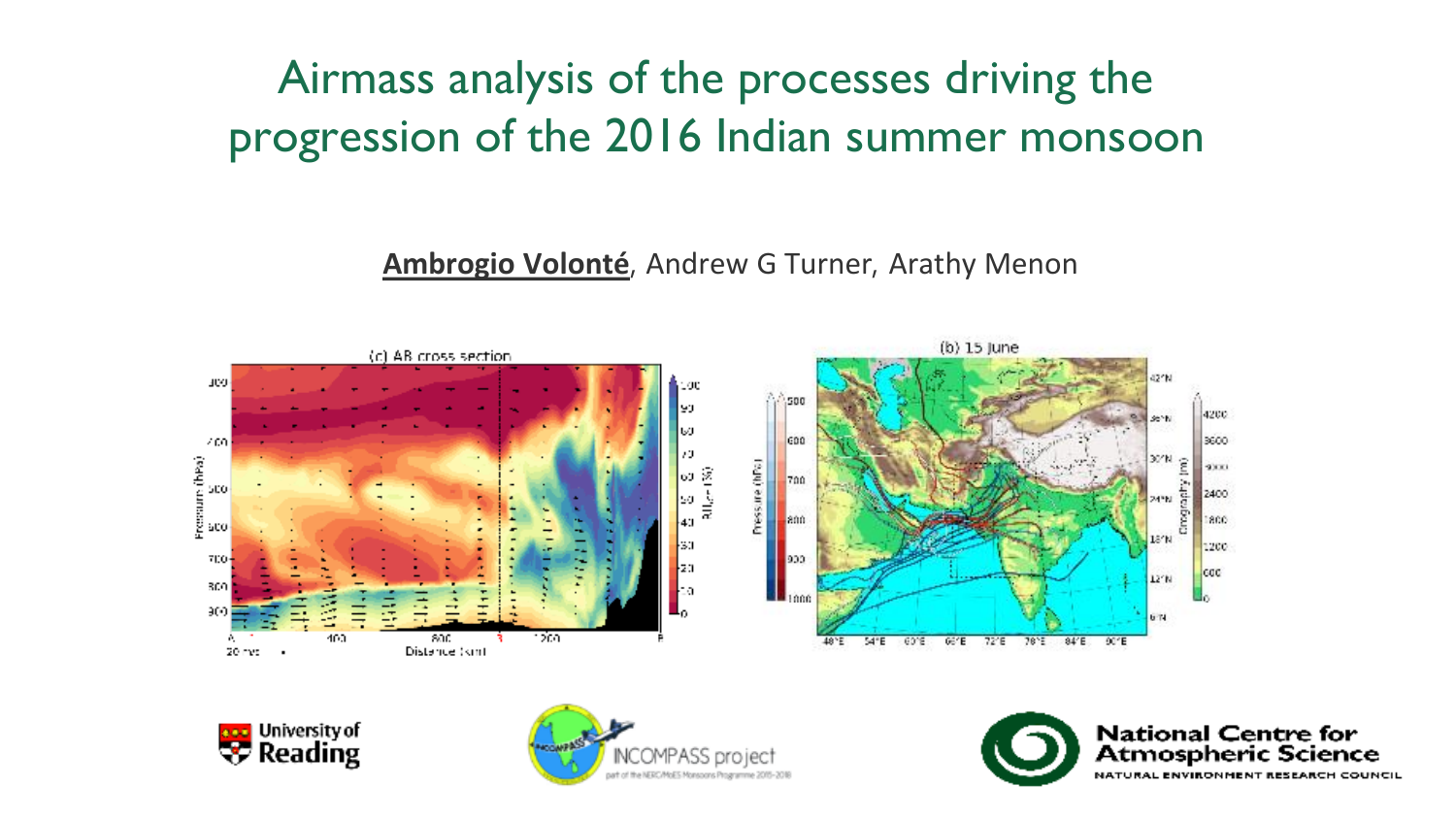- Monsoon flow is from SW **but** ISM propagation is SE-NW:
- erosion of wedge-shaped dry air layer by moist low-level SW-ly flow underneath
- Link between heavy monsoon rainfall and the passage of mid-latitude troughs, see Martius et al. (2013) and Vellore et al.(2016)
- Link between dry advection over India and:
- blocking over W Asia (Krishnamurty et al., 2010)
- anomalies in the subtropical jet and advected PV (Fletcher et al., 2018)



- Is ISM progression, along with the erosion of the dry layer, a steady process or does it happen in "bursts", like for the Australian monsoon? (Berry and Reeder, 2016)
- How is it linked with the extratropical circulation?
- What is the importance of diabatic processes in the removal/moistening from below of the dry layer?

This study (Volonté et al., submitted):

- Regional analysis: 17km UKMO global operational forecast
- Mesoscale analysis: 4.4km convection-permitting UKMO LAM (INCOMPASS seasonal run)





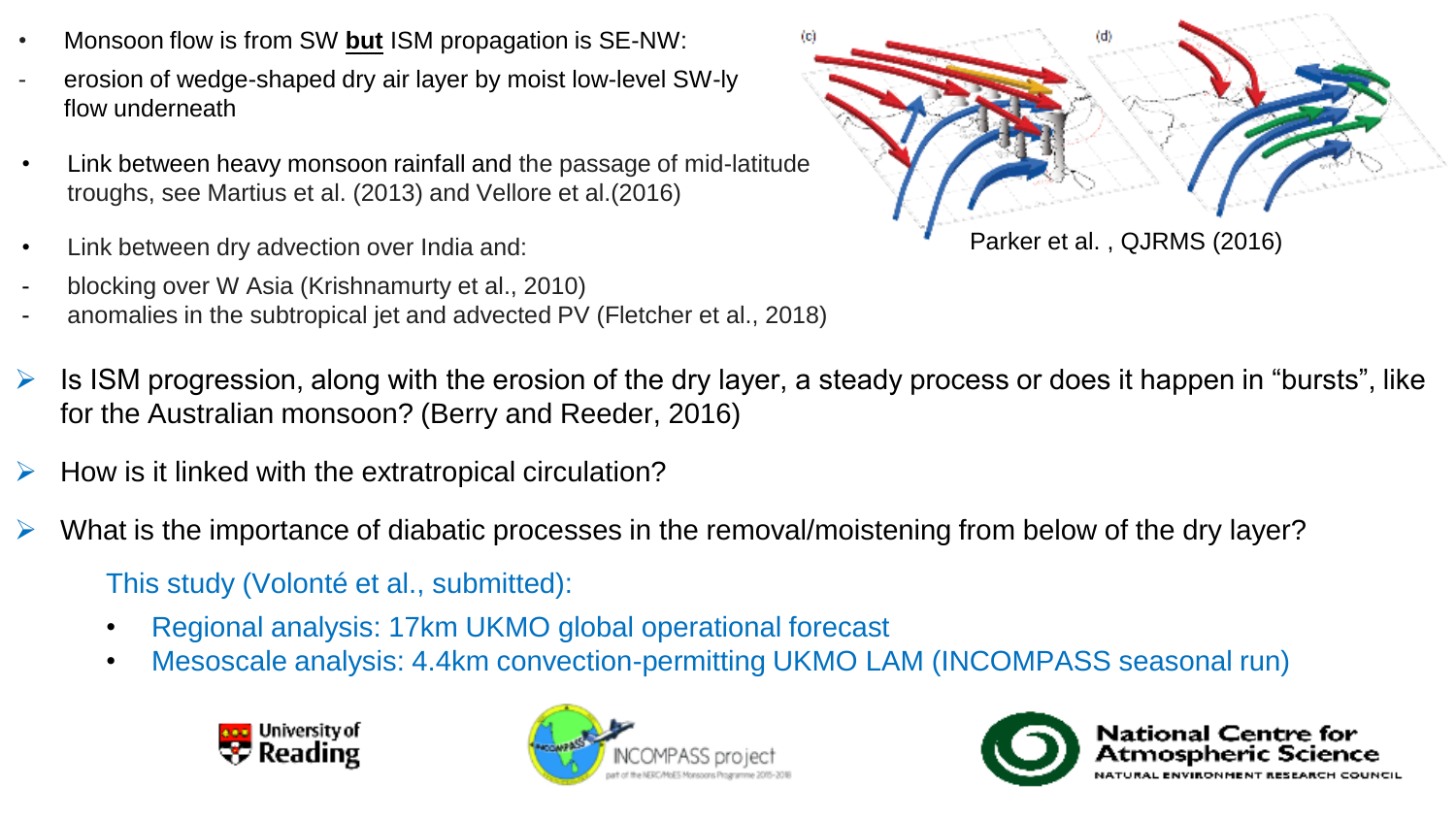## RH at 760 hPa:

- Net reduction in dry-air area between 10 and 25 June: expansion and deepening of moist monsoon flow, particularly over NW India
- Maximum southward expansion of dry air on 15 June
- Cyclonic circulation in the Arabian sea separating dry and moist air on 20 and 25 June













17km UKMO global operational forecast

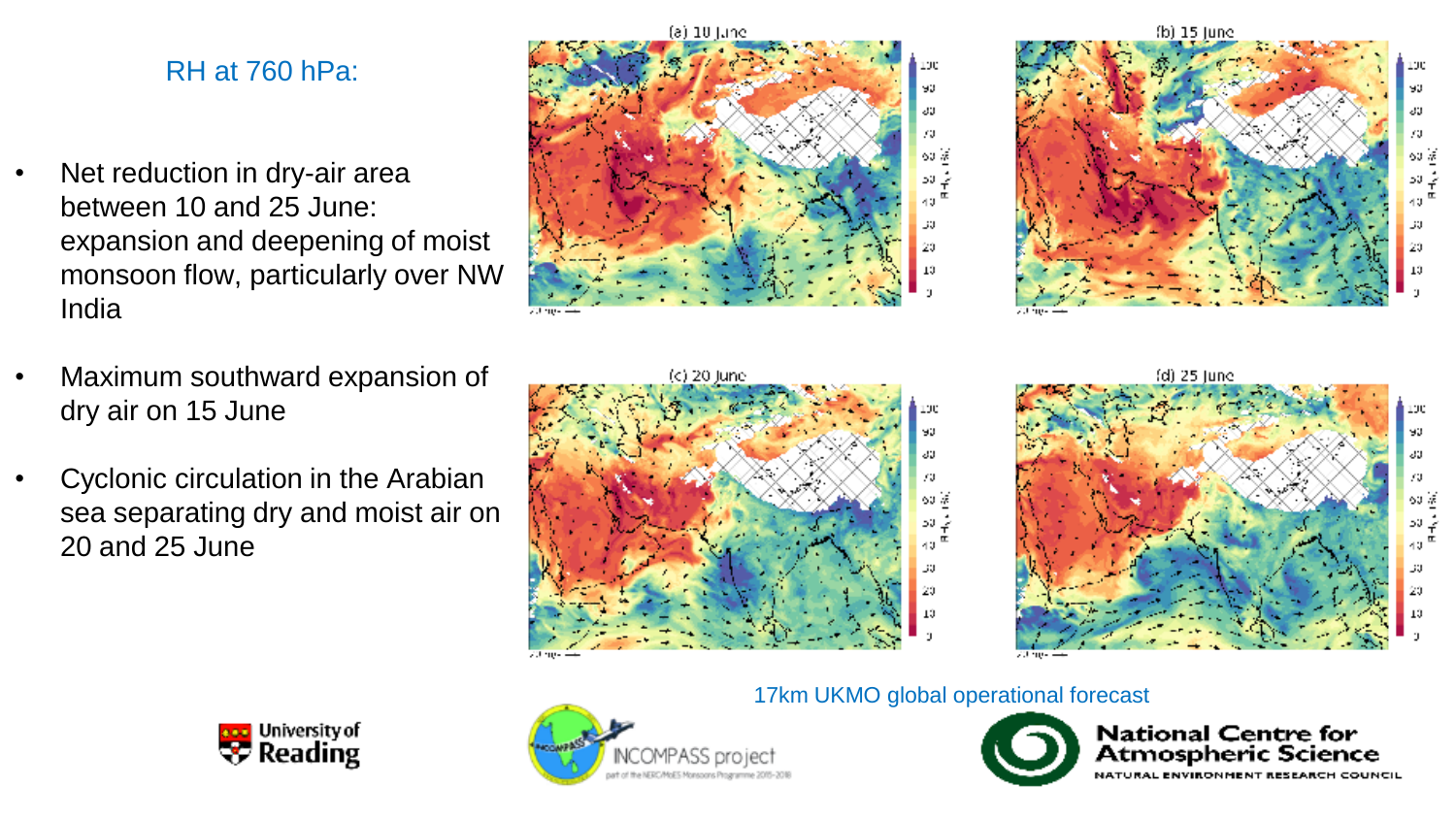$\triangleright$  What causes the southward advection of dry air over the Arabian sea around 15 June?

T & gph at 625 hPa + upper-level jet:

- Passage of mid-latitude trough on 13 June
- Formation of cyclonic circulation over the Arabian Sea on 16 June
- $\triangleright$  Are these two features linked?







17km UKMO global operational forecast





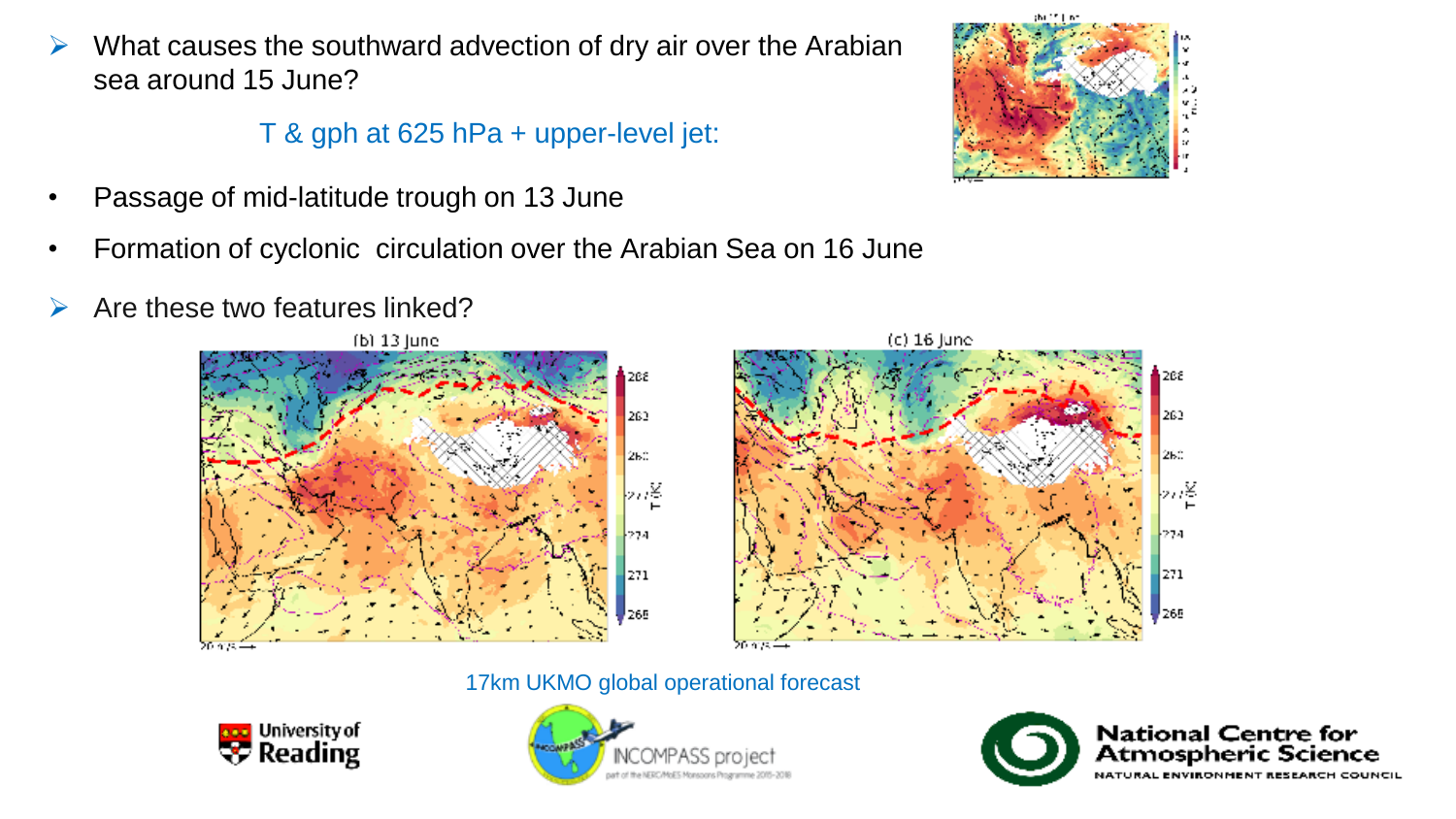### PV at 700 hPa:

- High-PV associated with the trough is advected towards SE, after its passage on 13 June
- The cross section shows the presence of a descending PV streamer
- This streamer helps the formation of a cyclonic system when on top of lowlevel high-PV air ("PV tower", see Čampa and Wernli, 2012)

יָהַ<br>אֲנו UΩ 0.5 02 (c) cross section AB on 14 June - 18UTC 300  $1.7$ é.

**T2DD** 

Distance (km)

1800

2400

(b) 14 June - 18UTC

Ω.C

**National Centre for** 

Atmospheric Science

**RESEARCH COUNCIL** 

 $\begin{array}{c}\n\overrightarrow{1} \\
\overrightarrow{2} \\
\overrightarrow{3}\n\end{array}$ 

u.u

0.5





 $^{A}$  20 m/s  $\longrightarrow$  <sup>600</sup>

(a) 13 June - 06UTC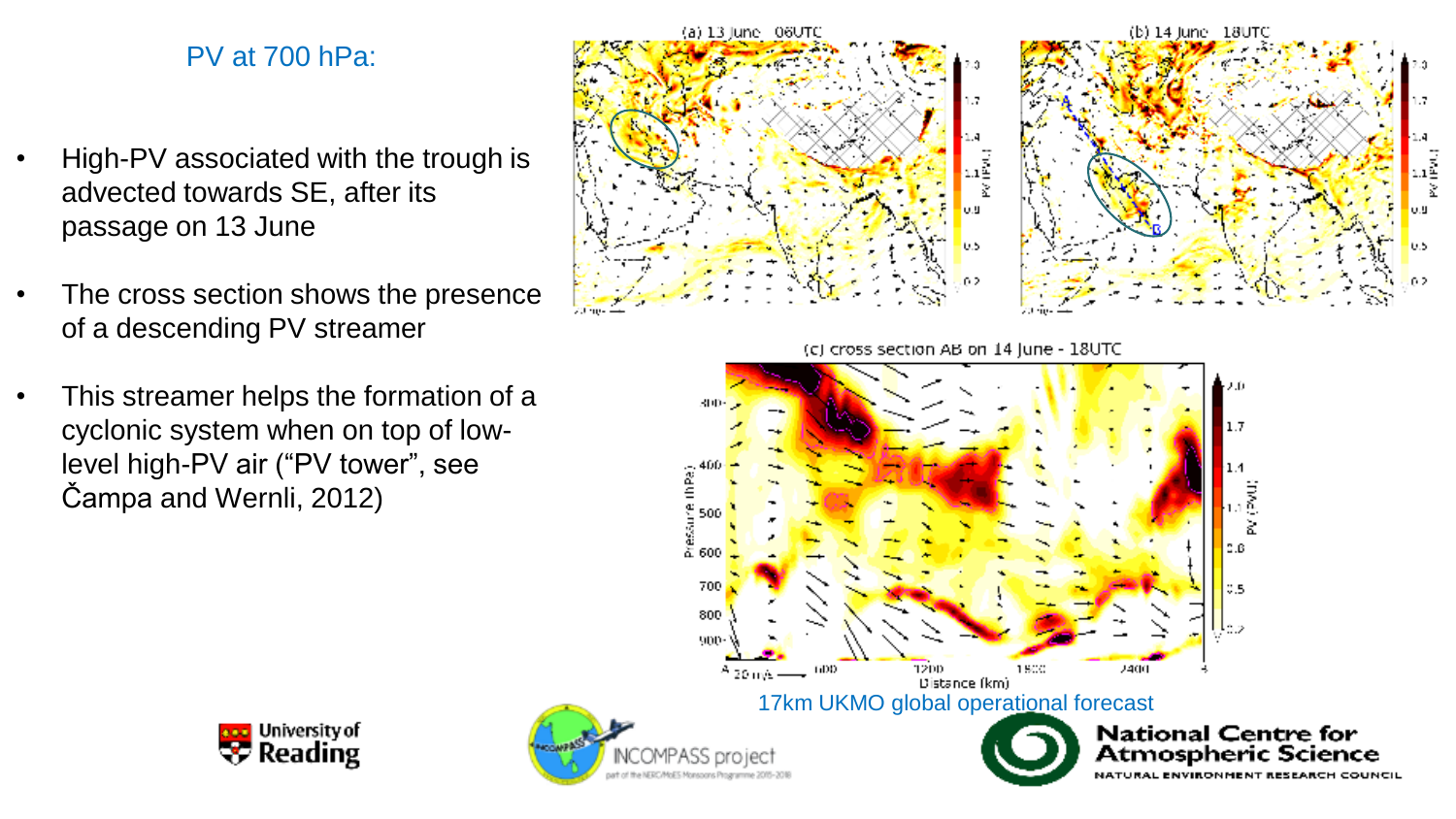- ➢ Lagrangian trajectories help us understanding origin and path of different air masses
- Core of moist air: "classic" Somali Jet path towards India
- Core of dry air: partly descending and advected from WNW
- 10-15 June: more interaction between dry and moist flows as the dry incursion flows over the Arabian Sea
- 20-25 June:

Bigger separation between the two air masses, no penetration of the dry air beyond Hindukush range



#### 17km UKMO global operational forecast





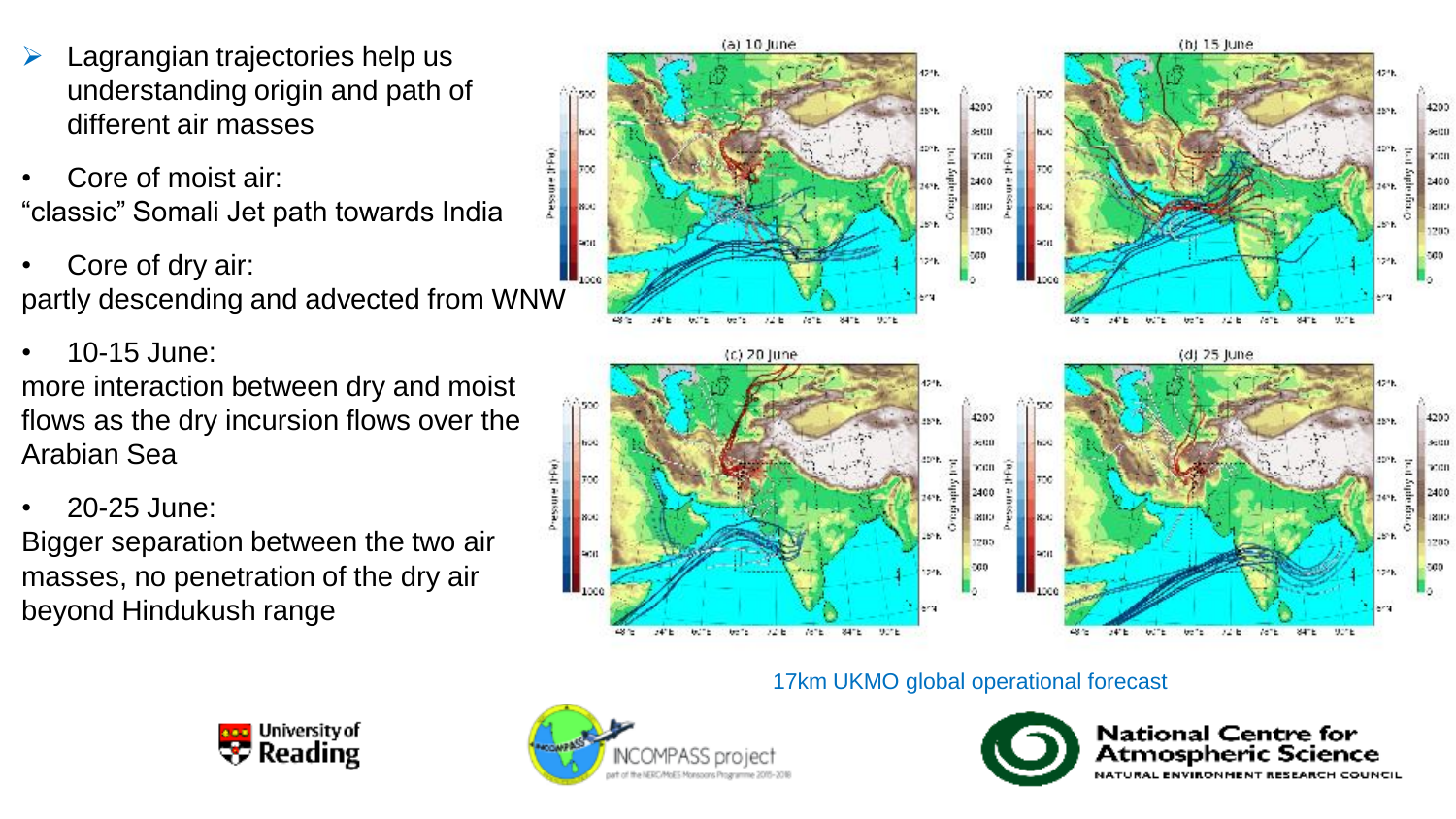- $\triangleright$  hi-res LAM simulation: a closer look at the interaction between the two different air masses over the northern stretch of the Arabian Sea (e.g. on 15 June)
	-
	- 2-layer structure confirmed with dry NW-ly advection flowing above moist SW-ly monsoon flow



4.4km convection-permitting UKMO LAM (INCOMPASS seasonal run)





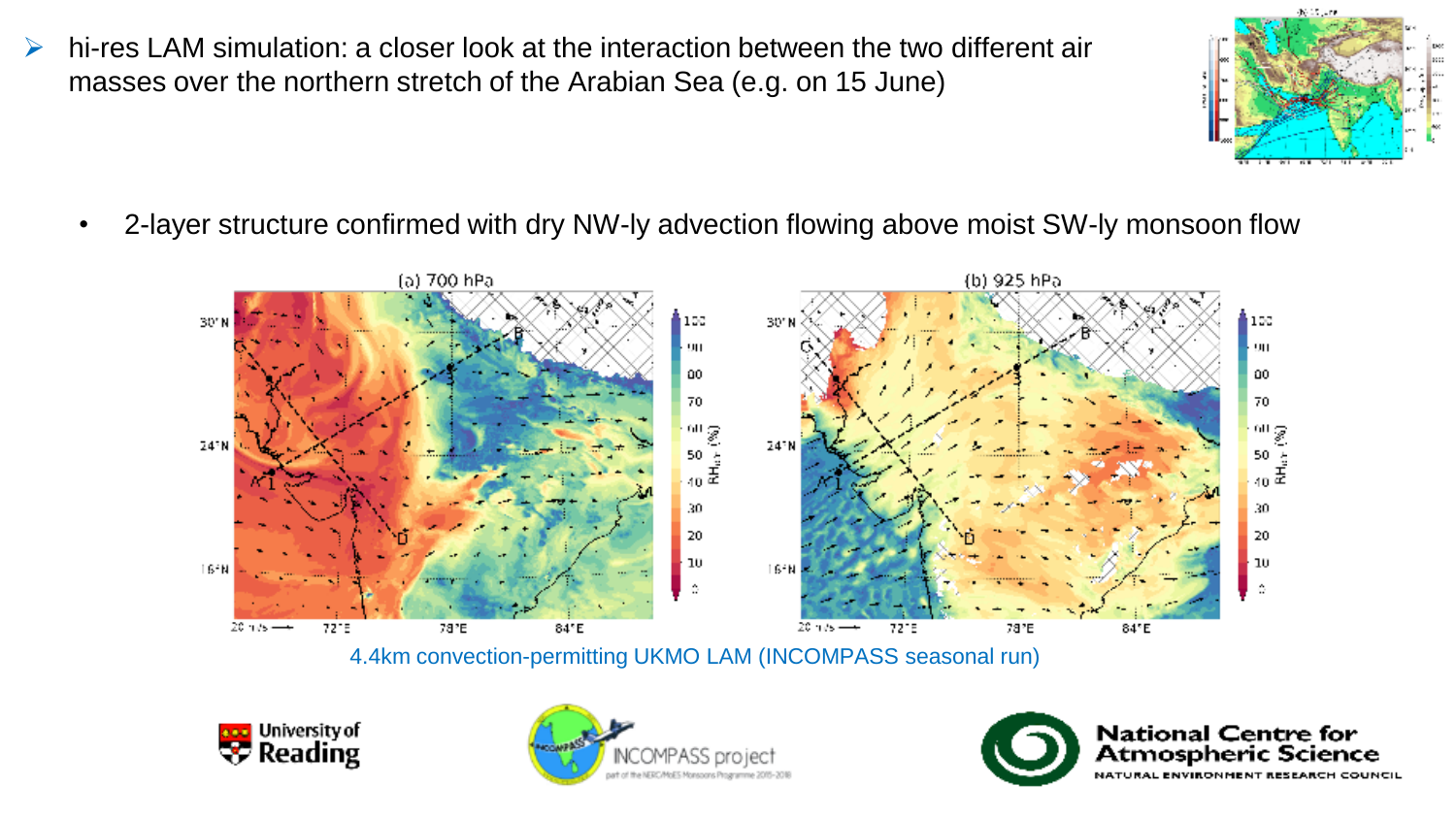➢ Cross sections show:

(APA)

- 2 layers: NW-ly dry above, SW-ly moist below
- Sharp boundary between the 2 air masses at 850 hPa
- Occurrence of deep convection prevented by the dry layer



(a) 700 PPa

۵ċ. ្លូង<br>អត្ថ

20

4.4km convection-permitting UKMO LAM (INCOMPASS seasonal run)







(b) 925 h-46

m 70

ŵ. ч.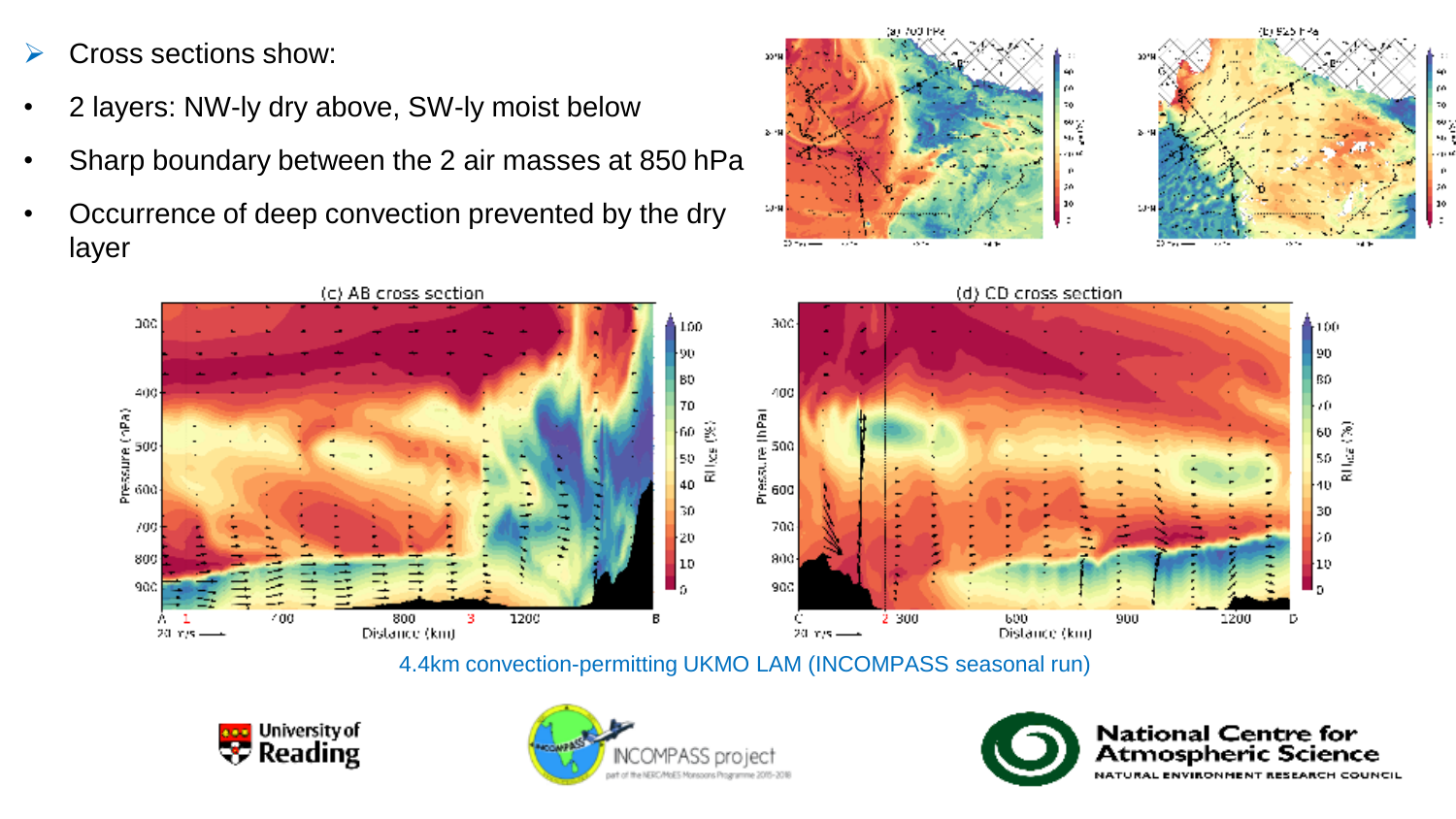- $\triangleright$  Thermodynamic profiles show :
- sharp transition between the two air masses and the role of dry air in suppressing convection (Profile 1)
- lower troposphere still very dry over the Indus valley (Profile 2)



(a) 700 hPa

70. ្លូង<br>អត្ថ

4.4km convection-permitting UKMO LAM (INCOMPASS seasonal run)







(b) 925 h 46

ρó 70

w. 56.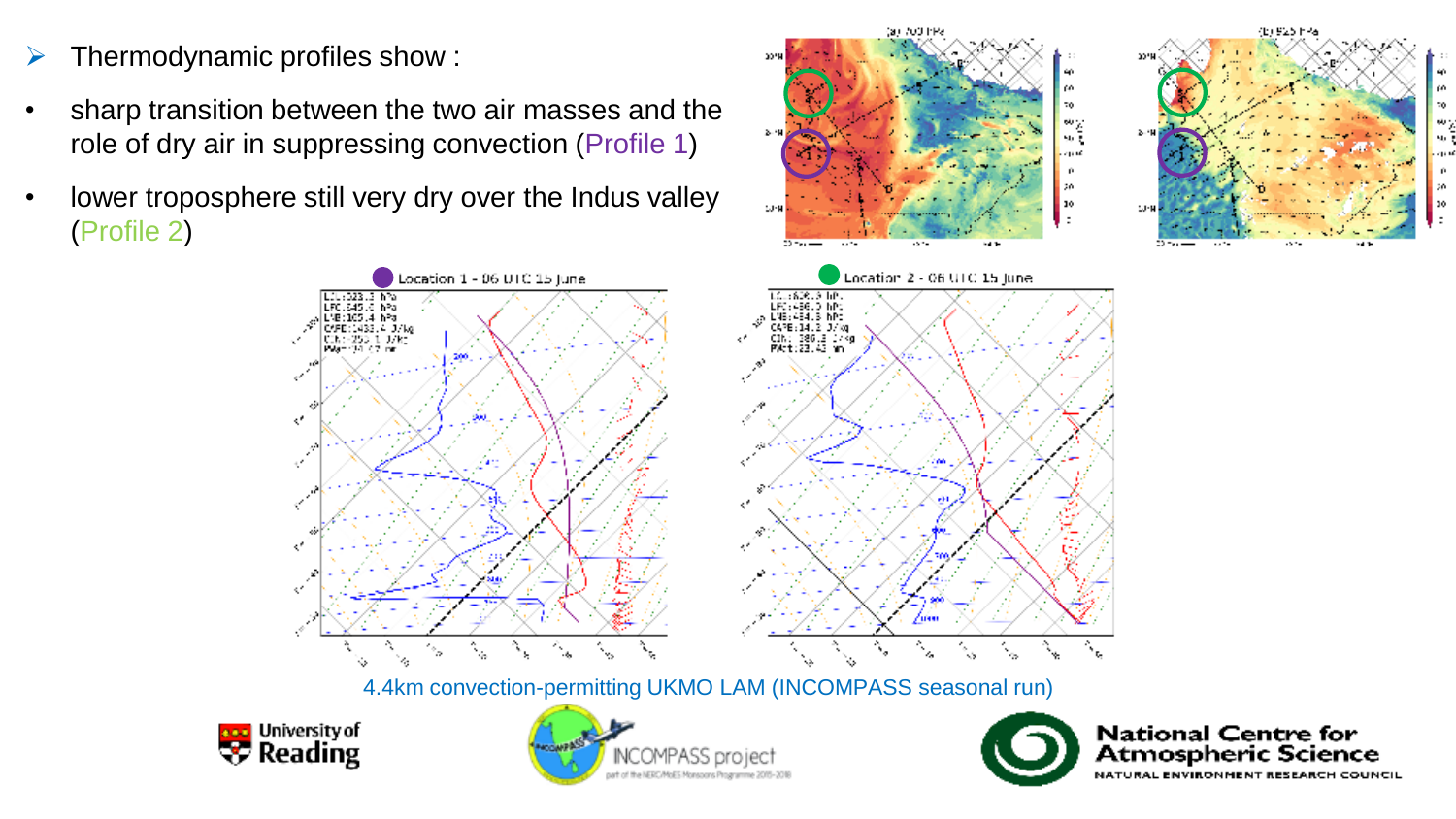$\triangleright$  LAM trajectories (e.g. on 10 June): the cores of the two air masses travel along similar paths over the Arabian Sea and then converge while moving inland



4.4km convection-permitting UKMO LAM (INCOMPASS seasonal run)





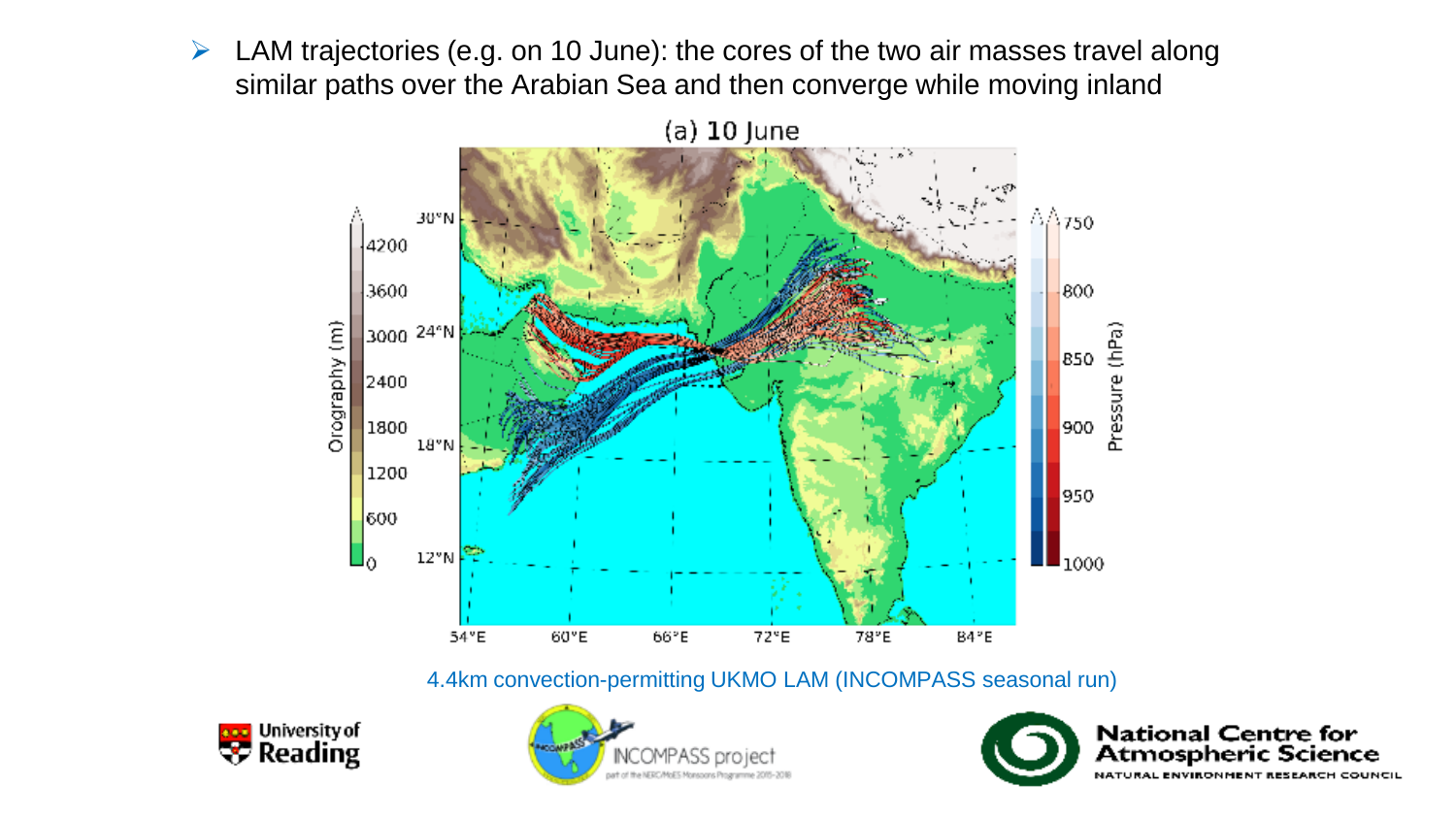

➢ Trajectory profiles reveal that:

- The moist airstream receives a substantial part of its moisture from the Arabian Sea
- Strong mixing occurs over land when the two airstreams interact
- Moist processes, along with mixing, considerably change the thermodynamic properties of these airstreams



פכבו